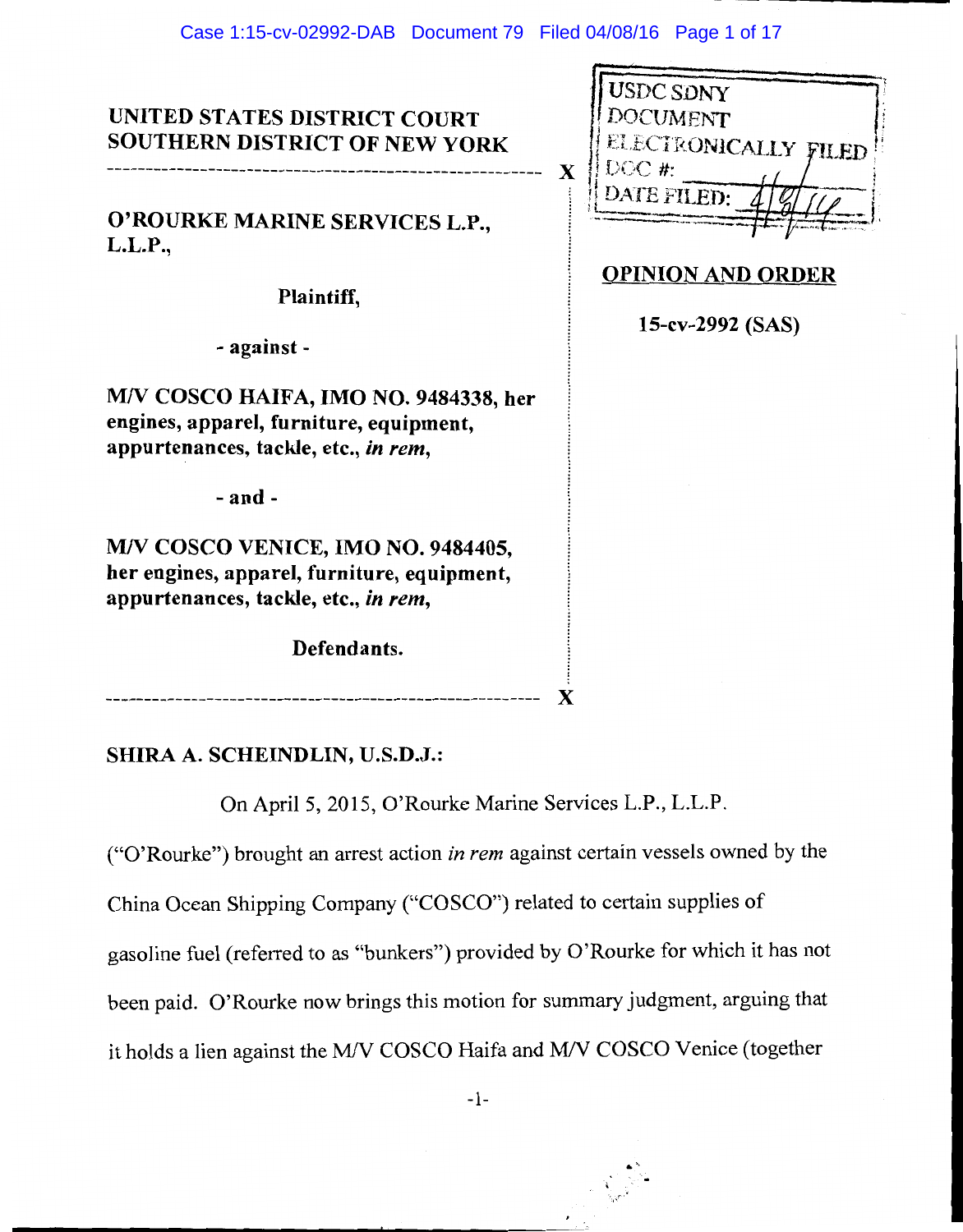the "COSCO Vessels") under the Commercial Instruments and Maritime Lien Act ("CIMLA"). Both COSCO and ING Bank N.V. ("ING") oppose this motion. COSCO argues that O'Rourke has no lien, and ING argues both that O'Rourke has no lien and that ING, as assignee for O.W. Far East (Singapore) Pte, Ltd. ("O.W. Far East") has a lien against the COSCO vessels under CIMLA. For the following reasons, plaintiff's motion is DENIED.<sup>1</sup>

### **I. BACKGROUND<sup>2</sup>**

#### **A. Overview**

This action is one of numerous actions related to the 2014 collapse of O.W Bunker, formerly one of the largest maritime fuel providers in the world. The circumstances of this action are similar to those of other lawsuits in the United States and throughout the world: (1) an owner or charterer of a vessel (here, COSCO) contracted with an O.W. Bunker entity (here O.W. Far East) to supply bunkers; (2) the O.W. Bunker entity subcontracted with a third party (here,

<sup>1</sup> Plaintiff's summary judgment brief also raises arguments in support of unpled claims for breach of contract and unjust enrichment. "A complaint cannot be amended merely by raising new facts and theories [in briefing], and hence such new allegations and claims should not be considered in resolving the [summary judgment] motion." *Schoolcraft v. City of New York*, 103 F. Supp. 3d 465, 526 (S.D.N.Y. 2015). For this reason I decline to address the unpled claims.

<sup>&</sup>lt;sup>2</sup> Plaintiff did not respond to either COSCO or ING's Rule  $56.1$ Statements in its reply. I therefore consider the facts in those submissions to be undisputed for the purposes of this motion.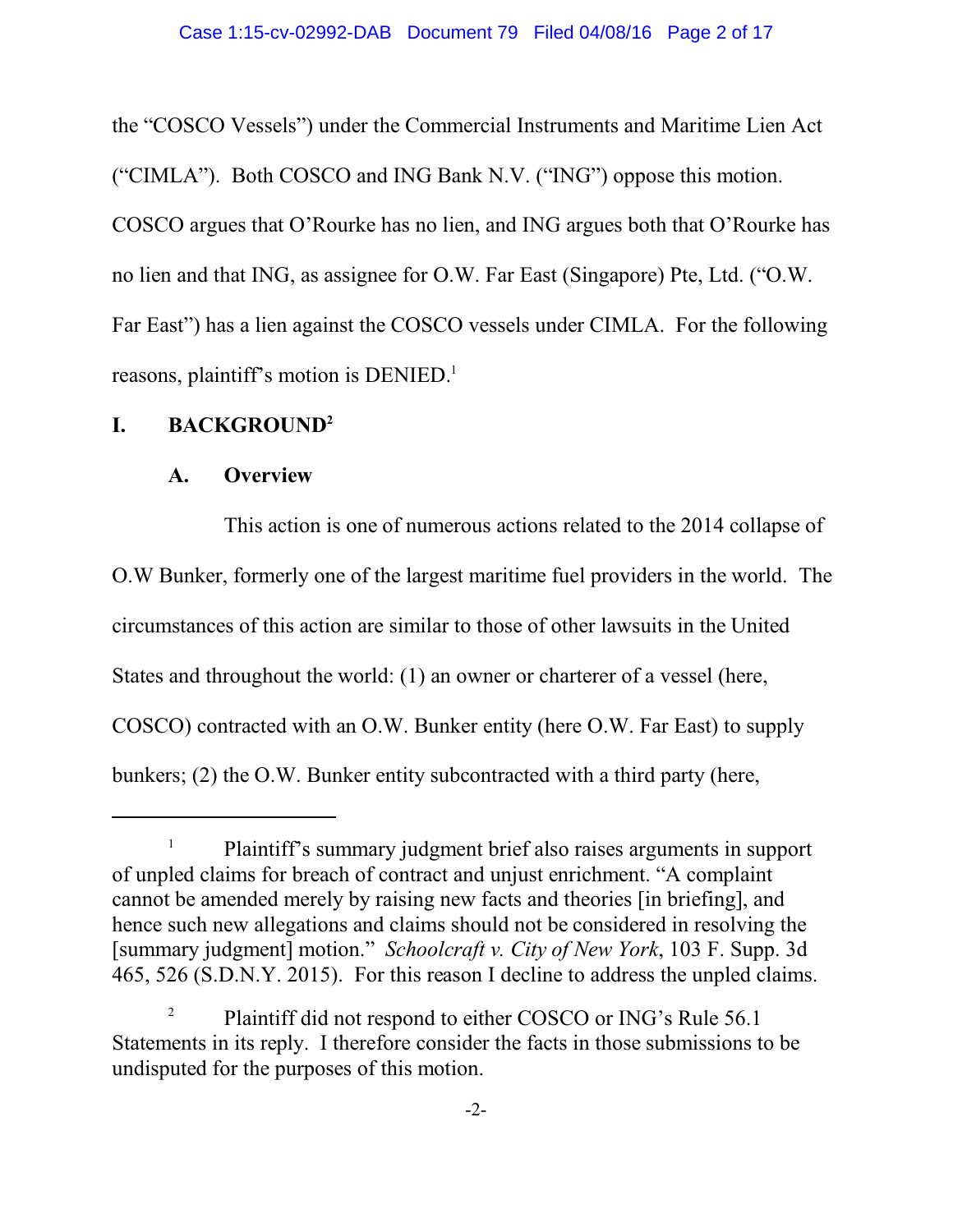O'Rourke) to actually supply the bunkers; and (3) the O.W. Bunker entity declared bankruptcy without paying the physical supplier. The vessel owners and charterers are now facing multiple claims for payment for the same bunkers from both the physical supplier and from the O.W. Bunker entity, or the entity to which O.W. Bunker's interest has been assigned.

#### **B. The Transactions at Issue**

Two COSCO entities, COSCO Venice Maritime Ltd. and COSCO Haifa Maritime Ltd., are the registered owners of the COSCO Vessels in this action.<sup>3</sup> These entities submitted orders for bunkers to a separate COSCO entity, COSCO Petroleum Pte. Ltd. ("COSCO Petroleum"), which in turn authorized a corporate affiliate, Chimbusco Americas, Inc. ("Chimbusco"), to enter into a contract for the supply of bunkers.<sup>4</sup> Chimbusco contracted with O.W. Far East.<sup>5</sup> The contracts list O.W. Far East as the seller, and NuStar Energy Services, Inc. as the physical supplier of the bunkers.<sup>6</sup> O'Rourke is not listed as the supplier in

<sup>3</sup> *See* ING Bank's Response to O'Rourke's Rule 56.1 Statement and Counterstatement of Material Facts ("ING 56.1") ¶ 1.

<sup>4</sup> *See id.* ¶¶ 2-4.

<sup>5</sup> *See id.* ¶ 5.

<sup>6</sup> *See id.* **¶** 6, 8. I note that NuStar has asserted separate claims in the Southern District of Texas for the petroleum products it supplied to the COSCO Vessels. *See NuStar Energy Servs., Inc. v. M/V COSCO Auckland et al.*, Civ. Act.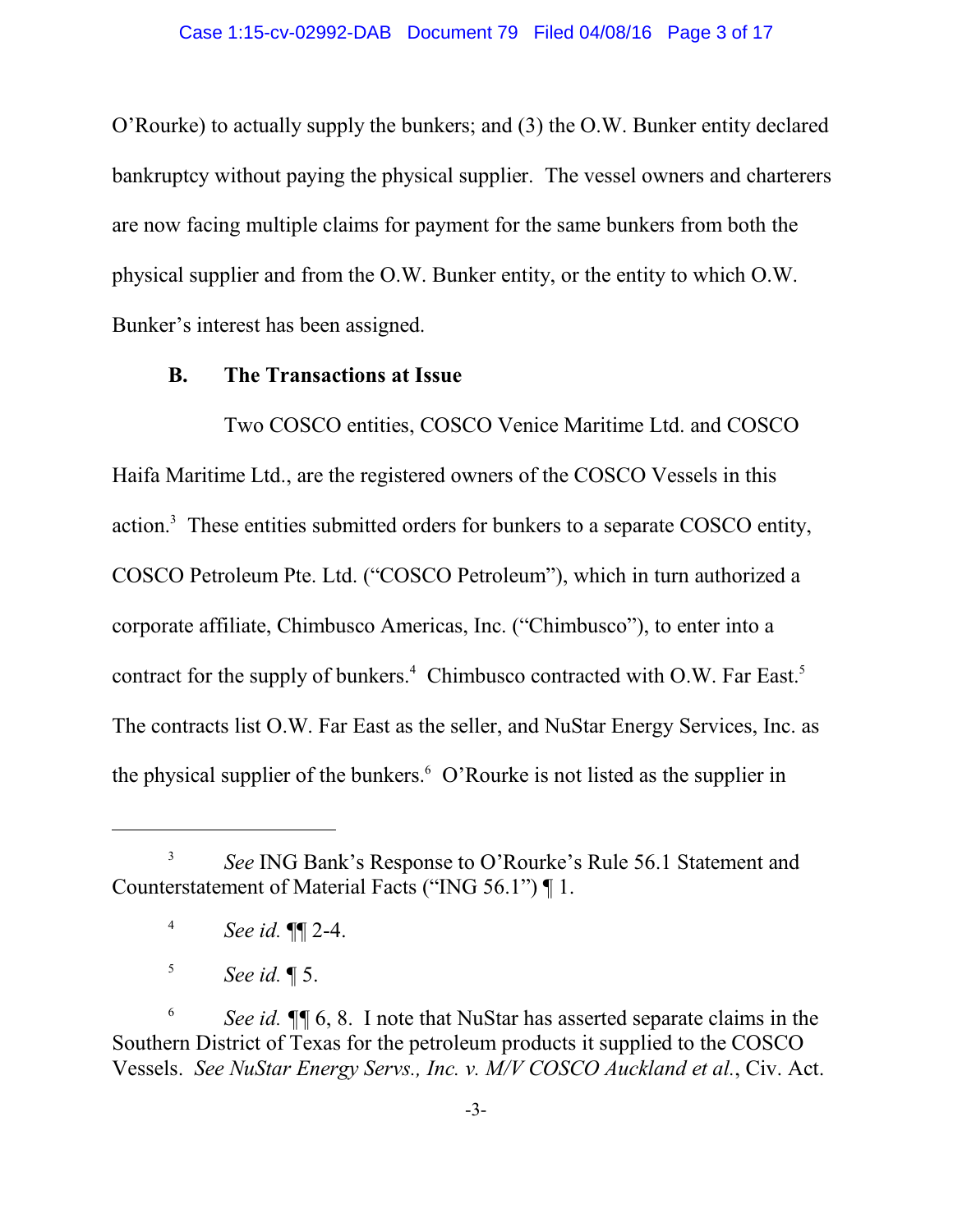either contract.<sup>7</sup> The supply chains for each vessel are as follows:

### **1. M/V COSCO Venice**

On October 20, 2014, COSCO Venice Maritime Ltd. submitted an order for the supply of bunkers to COSCO Petroleum.<sup>8</sup> COSCO Petroleum, through its authorized corporate affiliate Chimbusco, contracted with O.W. Far East for the supply of bunkers.<sup>9</sup> O.W. Far East thereupon subcontracted with O.W. USA to supply the bunkers at the Port of Houston.<sup>10</sup> O.W. USA subcontracted with O'Rourke to physically supply the bunkers.<sup>11</sup> No one from O'Rourke communicated in any way with any COSCO party in connection with the purchase of bunkers.<sup>12</sup>

The bunkers were delivered on October 27, 2014 at the Port of

- 9 *See id.* ¶ 13.
- 10 *See id.* ¶ 14.
- 11 *See id.* ¶ 15.
- 12 *See id.* ¶ 17.

No. 14-cv-3648, Dkt. No. 57 (transcript of motion hearing and oral order denying plaintiff's motion for summary judgment).

<sup>7</sup> *See* ING 56.1 ¶ 7.

<sup>8</sup> *See id.* ¶ 12.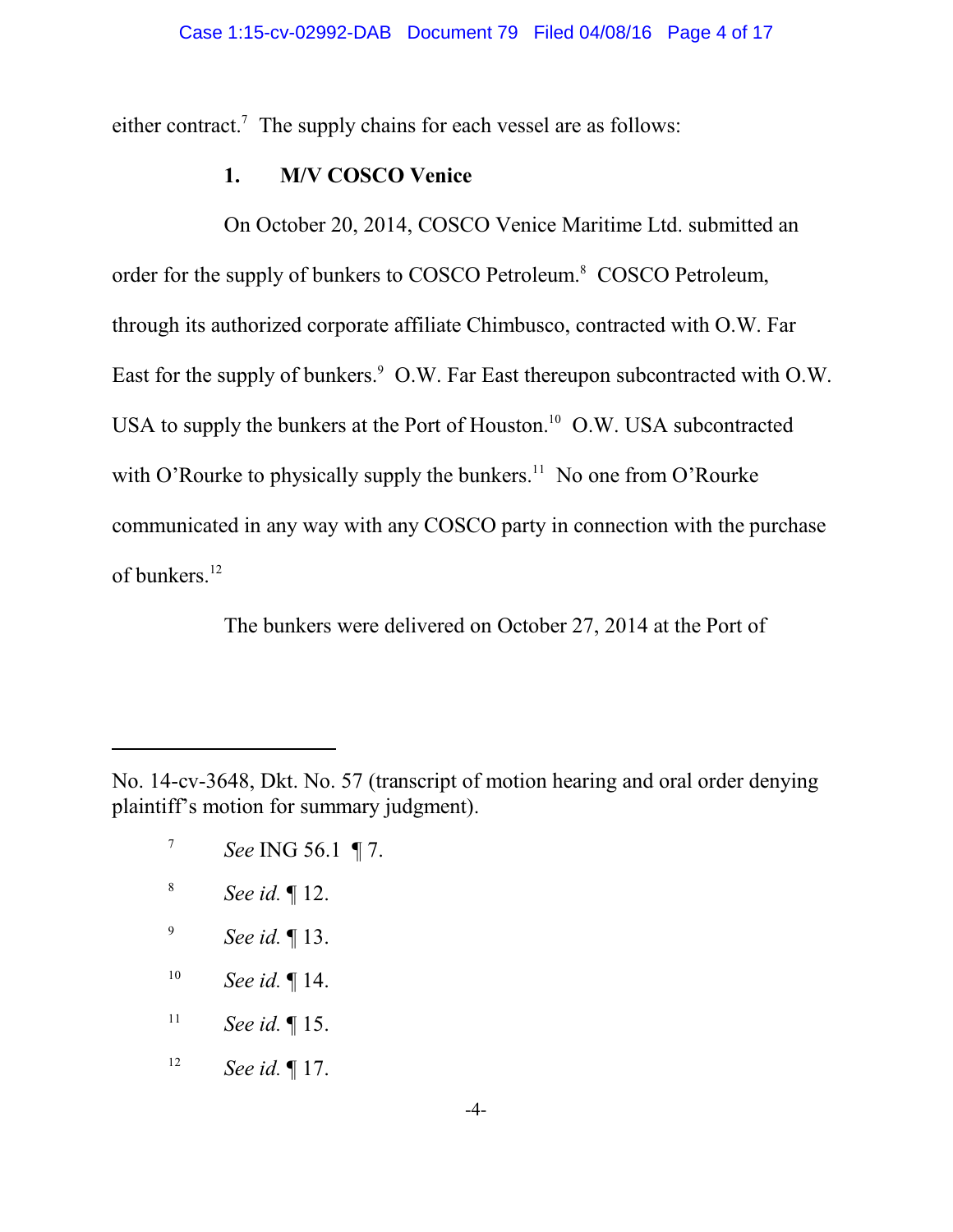Houston.<sup>13</sup> On October 30, 2014, O'Rourke submitted a bunker delivery receipt to O.W. USA.<sup>14</sup> O'Rourke invoiced O.W. USA for  $$121,296.27$ <sup>15</sup> O.W. USA invoiced O.W. Far East for the same amount.<sup>16</sup> O.W. Far East then invoiced Chimbusco for  $$125,740.98<sup>17</sup>$  To date, this invoice has not been paid.<sup>18</sup>

#### **2. M/V COSCO Haifa**

The supply chain for M/V COSCO Haifa is effectively identical to that of M/V COSCO Venice. COSCO Haifa Maritime Ltd. submitted an order to COSCO Petroleum, which contracted with O.W. Far East through Chimbusco.<sup>19</sup> O.W. Far East then subcontracted with O.W. USA, which subcontracted in turn with O'Rourke.<sup>20</sup> No one from O'Rourke communicated in any way with any COSCO party in connection with the purchase of bunkers.<sup>21</sup> The bunkers were

15 *See* Local Civil Rule 56.1 Statement of Material Facts in Support of Motion for Summary Judgment ("O'Rourke 56.1") II 1-2.

- 18 *See* O'Rourke 56.1 ¶ 8.
- 19 *See* ING 56.1 ¶¶ 26-27.

20 *See id.* ¶ 28.

21 *See id.* ¶ 30.

<sup>13</sup>  *See id.* ¶ 18.

<sup>14</sup> *See id.*

<sup>16</sup> *See* ING 56.1 ¶ 22.

<sup>17</sup> *See id.*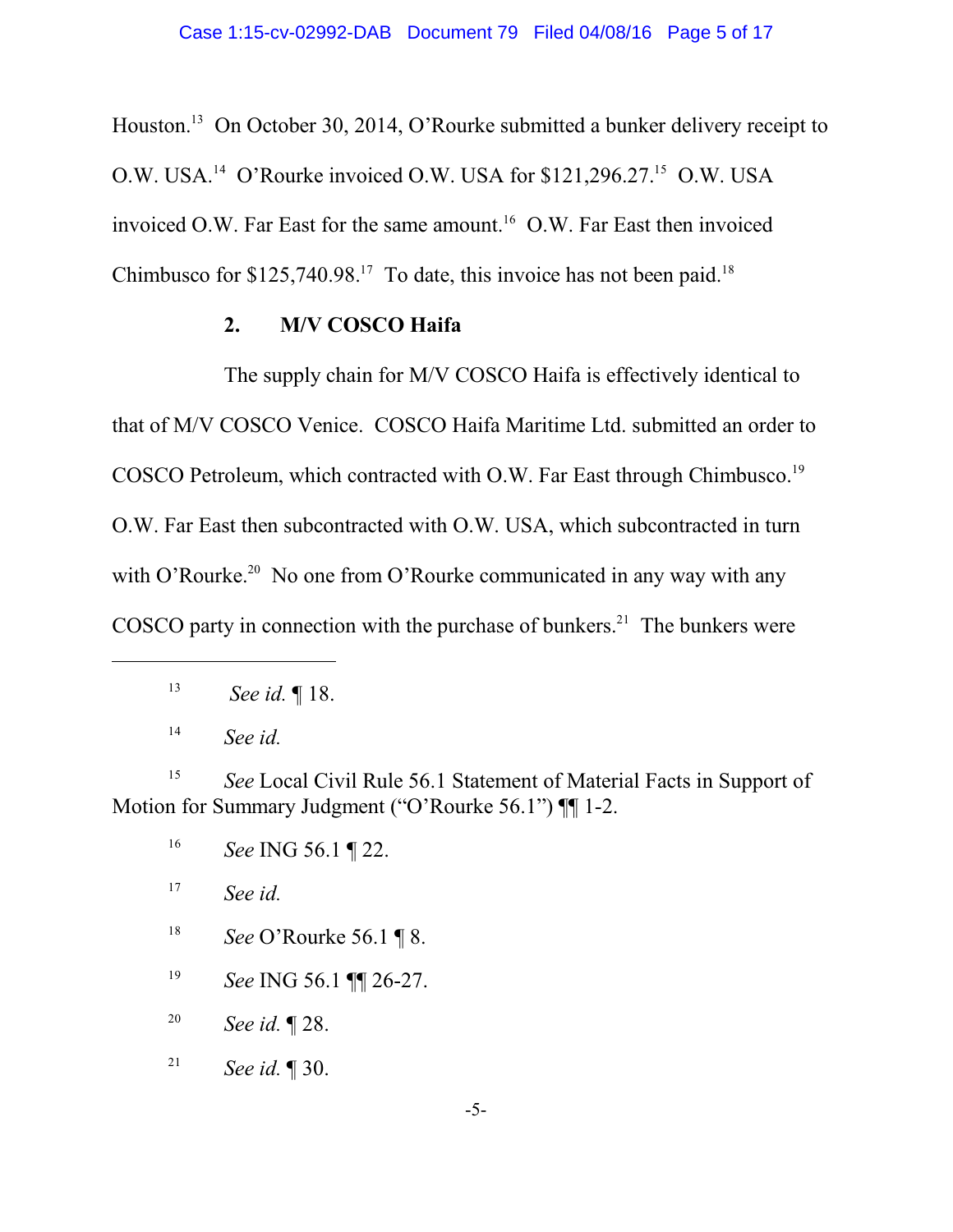delivered on November 1, 2014.<sup>22</sup> On November 3, 2014, O'Rourke invoiced O.W. USA for \$122,457.85.<sup>23</sup> O.W. USA then invoiced O.W. Far East for this same amount.<sup>24</sup> O.W. Far East then invoiced Chimbusco for \$127,509.96.<sup>25</sup> To date, this invoice has not been paid.<sup>26</sup>

#### **C. The Collapse of O.W. Bunker in November 2014**

O.W. Bunker & Trading A/S, the parent of O.W. Far East, commenced restructuring proceedings in Denmark in November 2014, shortly after suffering a global collapse.<sup>27</sup> Many other O.W. Bunker entities are bankrupt, including O.W. Far East, which is undergoing insolvency proceedings in

Singapore.<sup>28</sup>

### **D. The Role of ING Bank**

ING acts as the Security Agent for a \$700,000,000 Multicurrency Revolving Borrowing Base Facilities Agreement and related English Omnibus

- 23 *See* O'Rourke 56.1 ¶ 3.
- 24 *See* ING 56.1 ¶ 33.
- 25 *See id.*
- 26 *See* O'Rourke 56.1 ¶ 8.
- 27 *See* ING 56.1 ¶¶ 36-37.
- 28 *See id.* ¶ 38.

<sup>22</sup> *See id.* ¶ 31.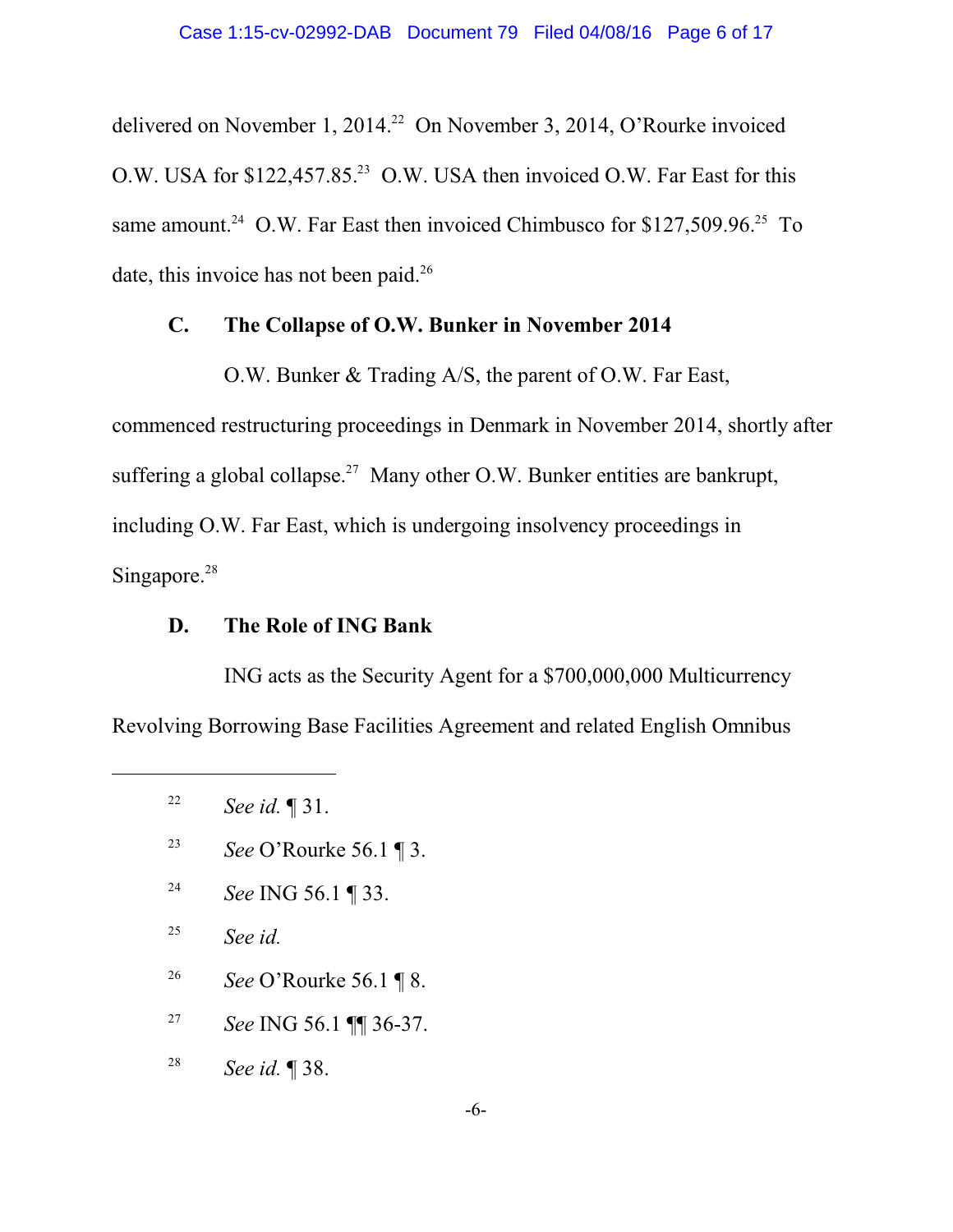Security Agreement, both dated December 19, 2013, entered into between ING and various O.W. Bunker entities, including O.W. Far East.<sup>29</sup> As security for its obligations under these agreements, O.W. Far East assigned, *inter alia*, all of its rights, title, and interest in Supply Receivables, as defined in the agreements, to ING. These Supply Receivables include the receivables due to O.W. Far East in this case. 30

#### **II. LEGAL STANDARD**

Summary judgment is appropriate where, "viewing the record in the light most favorable to the non-moving party . . . 'there is no genuine dispute as to any material fact and the movant is entitled to judgment as a matter of law."<sup>31</sup> "In making this determination . . . we resolve all ambiguities and draw all permissible factual inferences in favor of the party against whom summary judgment is sought."<sup>32</sup> "A fact is material if it might affect the outcome of the suit under the governing law, and an issue of fact is genuine if the evidence is such that a

29 *See id.* ¶ 39.

30 *See id.* ¶¶ 40-42.

<sup>31</sup> *Robinson v. Concentra Health Servs., Inc.*, 781 F.3d 42, 44 (2d Cir. 2015) (quoting Fed. R. Civ. P. 56(a)) (quotation marks and citation omitted).

32 *Simpson v. City of New York*, 793 F.3d 259, 265 (2d Cir. 2015) (quotation marks and citation omitted).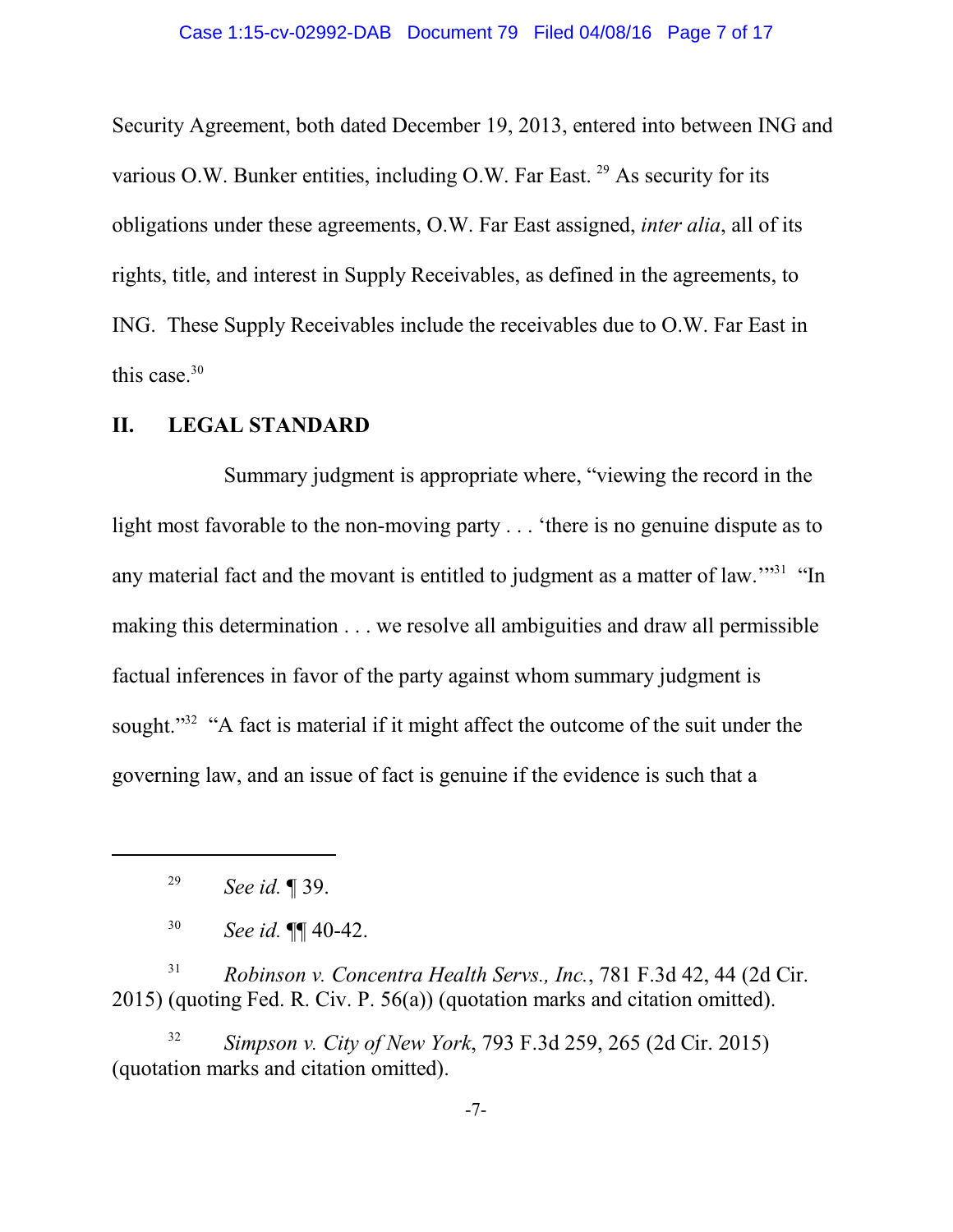#### Case 1:15-cv-02992-DAB Document 79 Filed 04/08/16 Page 8 of 17

reasonable jury could return a verdict for the nonmoving party."<sup>33</sup>

"The moving party bears the burden of showing the absence of a genuine dispute as to any material fact."<sup>34</sup> To defeat a motion for summary judgment, the non-moving party must "'do more than simply show that there is some metaphysical doubt as to the material facts, and may not rely on conclusory allegations or unsubstantiated speculation."<sup>35</sup> "If the non-moving party has the burden of proof on a specific issue, the movant may satisfy its initial burden by demonstrating the absence of evidence in support of an essential element of the non-moving party's claim."<sup>36</sup>

"'The function of the district court in considering the motion for summary judgment is not to resolve disputed questions of fact but only to determine whether, as to any material issue, a genuine factual dispute exists."<sup>37</sup>

<sup>35</sup> *Robinson*, 781 F.3d at 44 (quoting *Brown v. Eli Lilly & Co.*, 654 F.3d 347, 358 (2d Cir. 2011)).

<sup>36</sup> *Chen v. New Trend Apparel*, 8 F. Supp. 3d 406, 430 (S.D.N.Y. 2014) (citing *Celotex v. Catrett*, 477 U.S. 317, 325 (1986) (further citations omitted)).

<sup>33</sup> *Windsor v. United States*, 699 F.3d 169, 192 (2d Cir. 2012), *aff'd*, 133 S.Ct. 2675 (2013) (quotation marks, citation, and alterations omitted).

<sup>34</sup> *Crawford v. Franklin Credit Mgmt. Corp*., 758 F.3d 473, 486 (2d Cir. 2014) (citing *Adickes v. S.H. Kress & Co.*, 398 U.S. 144, 157 (1970)).

<sup>37</sup> *Rogoz v. City of Hartford*, 796 F.3d 236, 245 (2d Cir. 2015) (quoting *Kaytor v. Electric Boat Corp.*, 609 F.3d 537, 545 (2d Cir. 2010)).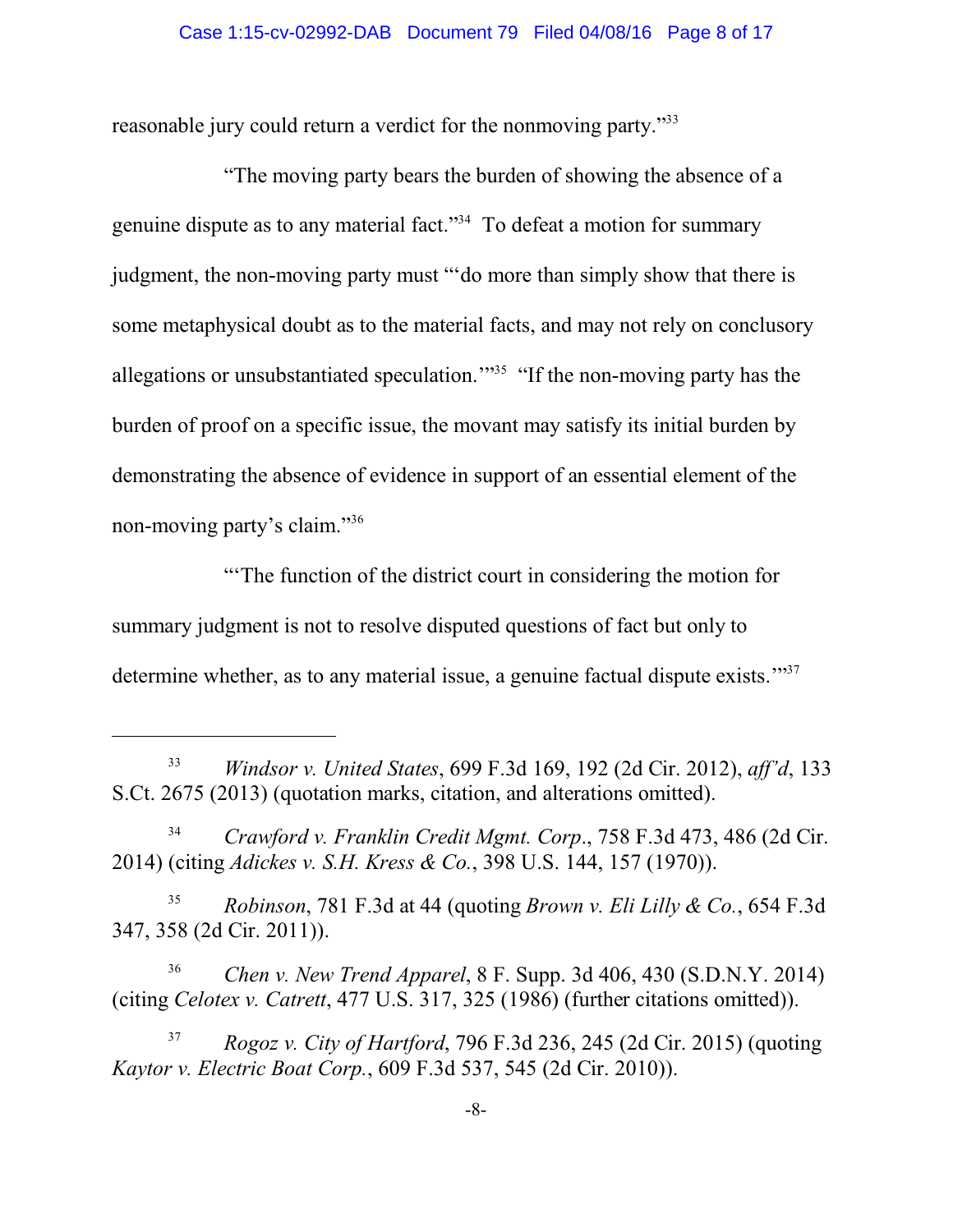"'Credibility determinations, the weighing of the evidence, and the drawing of legitimate inferences from the facts are jury functions, not those of a judge."<sup>38</sup>

## **III. APPLICABLE LAW**

Maritime liens are "disfavored by the law,"<sup>39</sup> and it is a bedrock principle of admiralty that such liens can arise only by operation of law and not by agreement of the parties.<sup>40</sup> Statutory provisions creating maritime liens are to be accorded a "technical and precise" interpretation.<sup>41</sup> One such lien is the maritime lien for necessaries, set forth at sections 31301 to 31343 of Title 46 of the United States Code. In order to assert a cognizable maritime lien for necessaries, a party must show that (1) it furnished repairs, supplies, or other necessaries, (2) to any vessel,  $(3)$  upon the order of the owner or of the person authorized by the owner.<sup>42</sup>

39 *Itel Containers Int'l Corp. v. Atlanttrafik Express Serv. Ltd.*, 982 F.2d 765, 768 (2d Cir. 1992).

40 *See, e.g.*, *Bird of Paradise*, 72 U.S. 545, 555 (1866) (maritime liens exist "independently of the agreement of the parties"); *Newell v. Norton*, 70 U.S. 257, 262 (1865) ("Maritime liens are not established by an agreement of the parties . . . . [t]hey are consequences attached by law to certain contracts, and are independent of any agreement between the parties that such liens shall exist.").

41 *International Seafoods of Alaska, Inc. v. Park Ventures, Inc.*, 829 F.2d 751, 753 (9th Cir. 1987).

42 *See* 46 U.S.C. § 31342.

<sup>38</sup> *Crawford*, 758 F.3d at 486 (quoting *Anderson v. Liberty Lobby, Inc.*, 477 U.S. 242, 255 (1986)).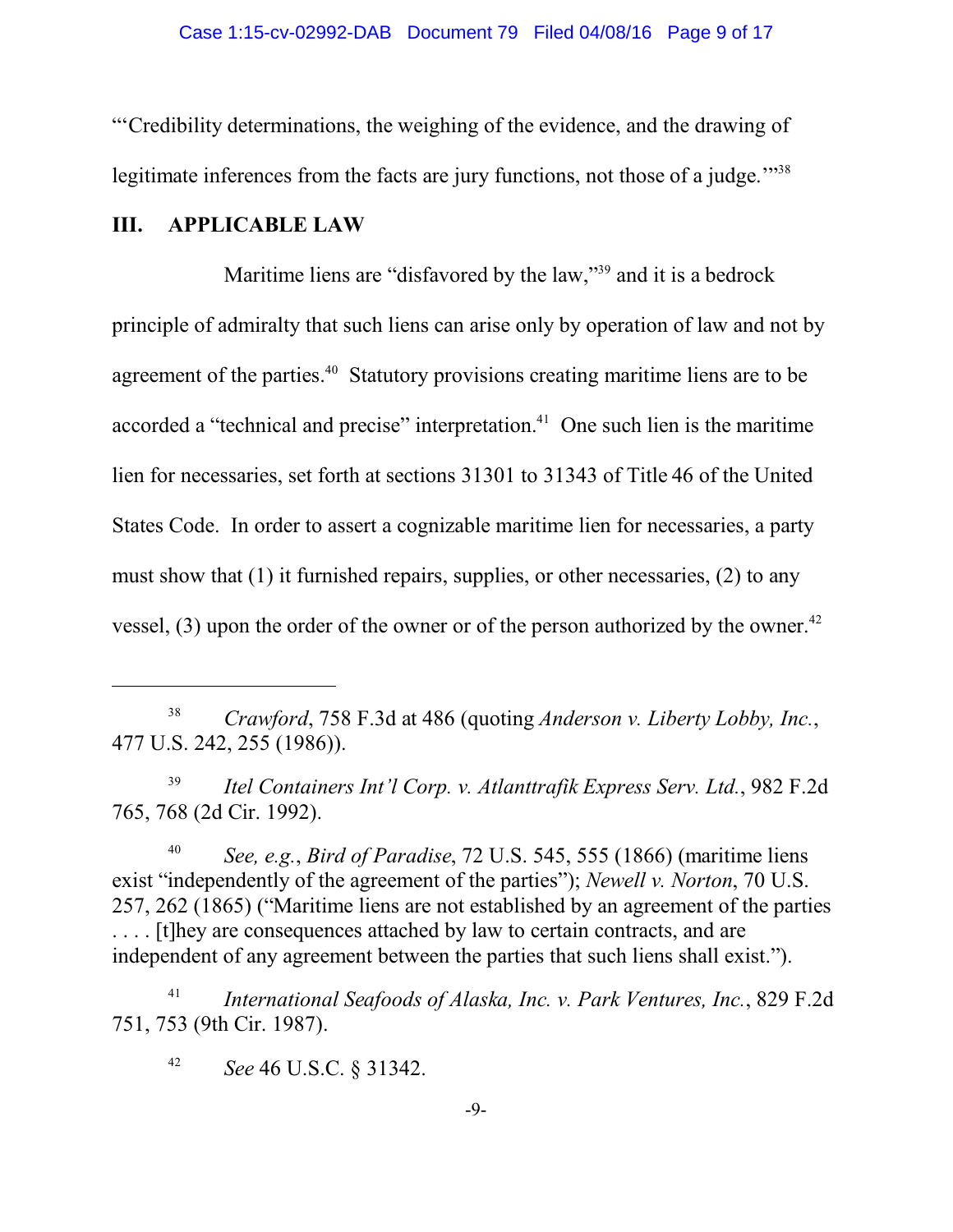CIMLA defines "necessaries" as "repairs, supplies, towage, and the

use of a dry dock or marine railway," and also provides that:

(a) The following persons are presumed to have authority to procure necessaries for a vessel:

(1) the owner;

(2) the master;

(3) a person entrusted with the management of the vessel at the port of supply; or

(4) an officer or agent appointed by—

(A) the owner;

(B) a charterer;

(C) an owner pro hac vice;

(D) an agreed buyer in possession of the vessel $^{43}$ 

## **IV. DISCUSSION**

## **1. O'Rourke's Right to a Lien**

The parties do not dispute that O'Rourke has demonstrated the first two elements required for a cognizable maritime lien: It supplied fuel bunkers, which are necessaries, to the COSCO Vessels. The only question before this Court is whether O'Rourke has shown that it furnished these bunkers "on the order of the owner or a person authorized by the owner" $44$  — and, if it has not so demonstrated, whether ING (through assignment of interest from O.W. Far East) holds the lien instead. This question would be easily answered if the physical supplier of the

<sup>43</sup> *Id.* § 31341.

<sup>44</sup> *Id.* § 31342.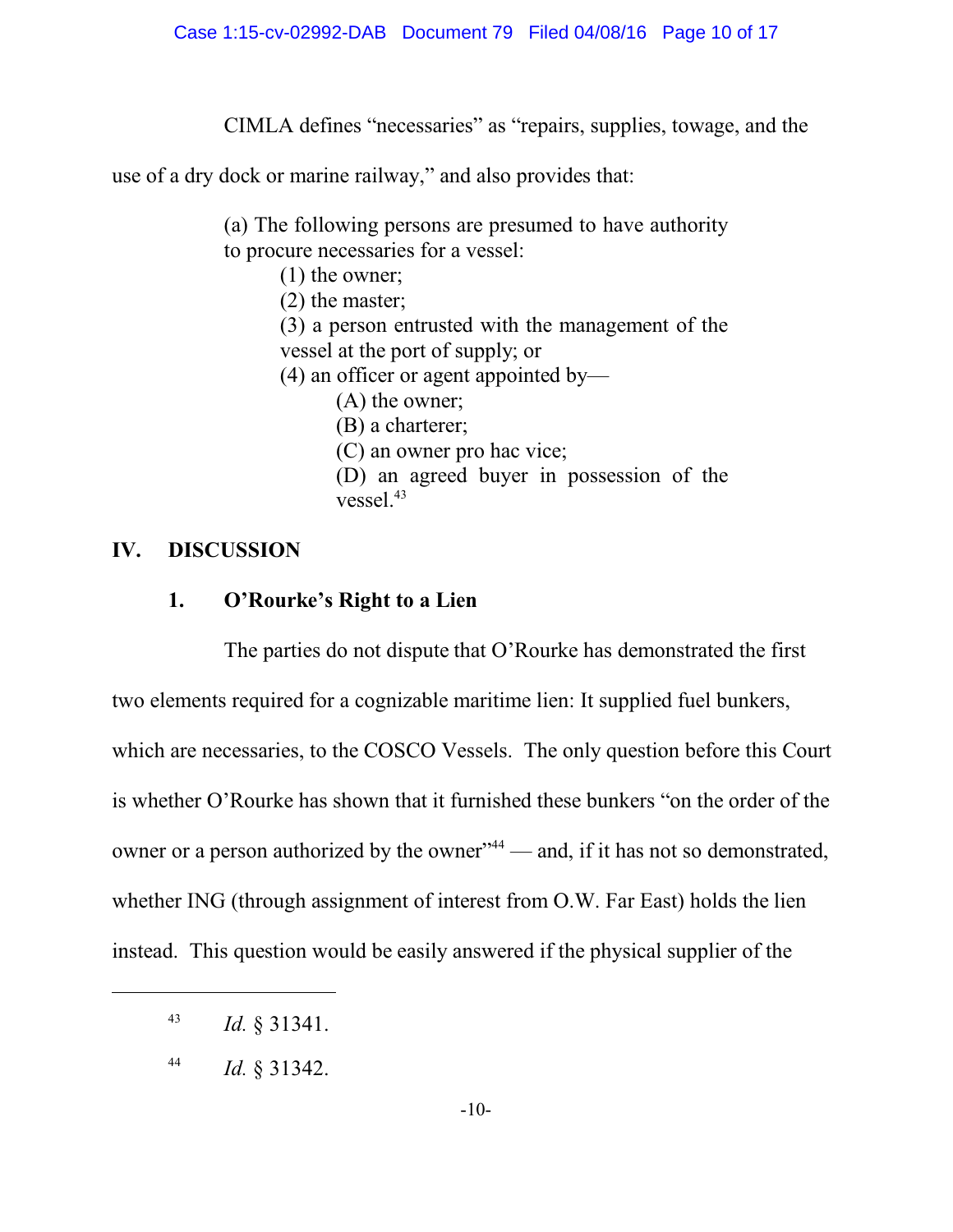bunkers — O'Rourke — was in privity with the vessels that received them. However, there is no evidence of a contract between O'Rourke and the COSCO Vessels or their owners.

Two lines of cases address whether a maritime lien may be asserted by a physical supplier of necessaries in this situation: the general contractor/subcontractor line of cases, typified by the Fifth Circuit case *Lake* Charles Stevedores, Inc. v. PROFESSOR VLADIMIR POPOV, MV,<sup>45</sup> and the principal/agent, or middleman line of cases, typified by the Ninth Circuit case Marine Fuel Supply & Towing, Inc. v. M/V Ken Lucky.<sup>46</sup> These lines of cases are not inconsistent with each other, but instead provide different tests for adjudicating claims for maritime liens based on the nature of the relationship between the vessel owner and the intermediary party that procured the bunkers from the physical supplier. In the general contractor/subcontractor line of cases, courts hold that subcontractors hired by a general contractor to supply necessaries are generally not entitled to assert a lien unless they can show that an entity authorized to bind the vessel controlled the selection of the subcontractor. In the middleman line of cases, courts hold that physical suppliers in a line of agency relationships can assert

<sup>45</sup> 199 F.3d 220 (5th Cir. 1999).

<sup>46</sup> 869 F. 2d 473 (9th Cir. 1988).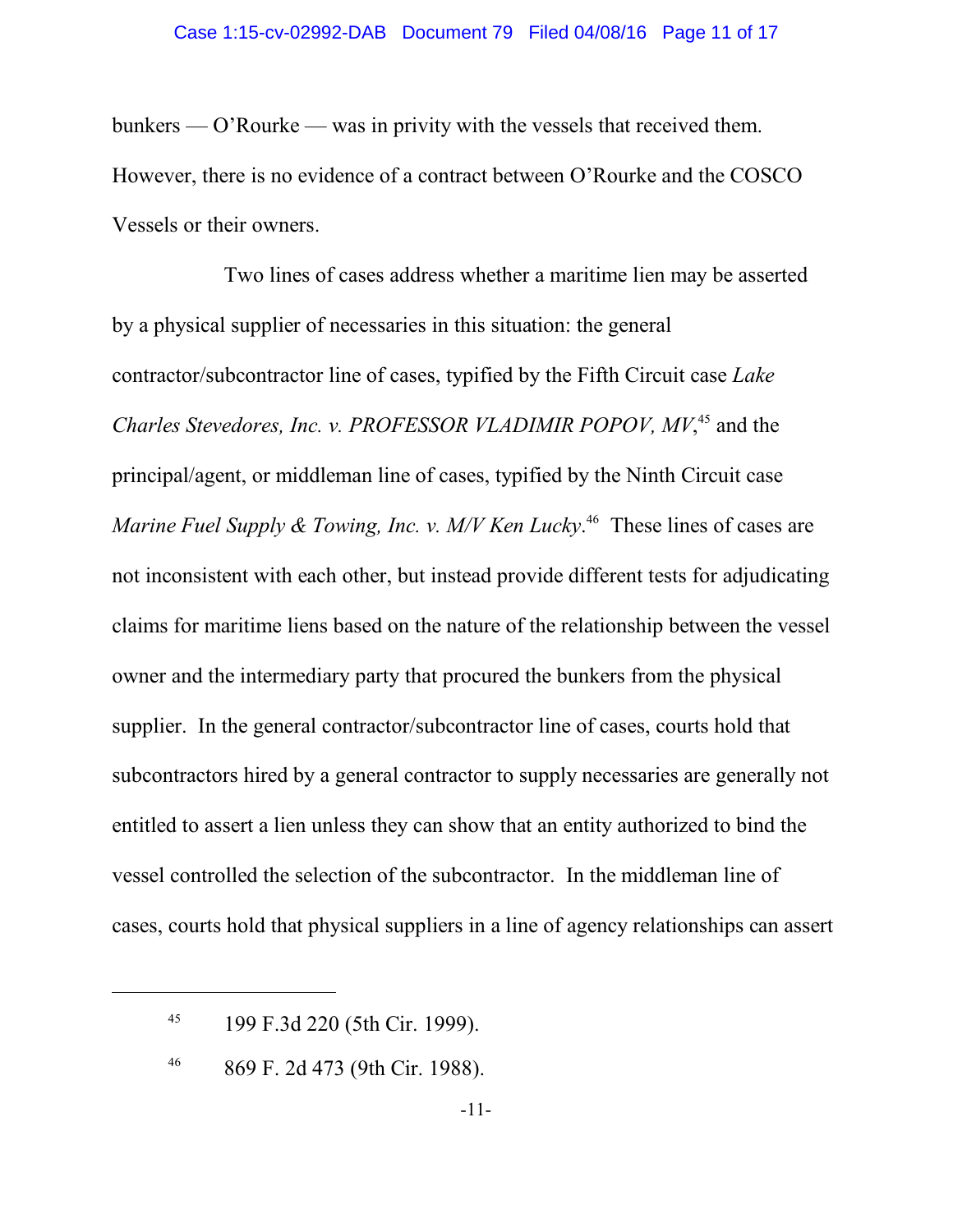#### Case 1:15-cv-02992-DAB Document 79 Filed 04/08/16 Page 12 of 17

a lien against vessels, even though there are numerous intermediaries between supplier and vessel.

In order for a physical supplier in O'Rourke's position to demonstrate that it provided necessaries to a vessel on the order of a person authorized by the owner, it must demonstrate that the intermediary entities that procured the necessaries — in this case, O.W. Far East and O.W. USA — were in an agency relationship with the vessel or owner of the vessel in question. If such an agency relationship exists, and if the intermediary parties are therefore authorized to bind the vessels to contracts, then the *Marine Fuel Supply* line of cases controls (and O'Rourke prevails). If no such agency relationship exists, then the *Lake Charles* line of cases controls (and O'Rourke loses).

The record is clear: COSCO did not authorize O.W. Far East to bind the COSCO Vessels or COSCO itself, but instead contracted with O.W. Far East, which subcontracted with O.W. USA, which subcontracted with O'Rourke. Each step in this supply chain involved a separate contract of purchase and sale; each step was carried out independent of COSCO and the COSCO Vessels. O.W. Far East even invoiced COSCO for a greater amount than O'Rourke invoiced O.W. USA, further demonstrating that O.W. Far East was operating as a contractor, not an agent. The parties in the supply chain below COSCO's corporate affiliate,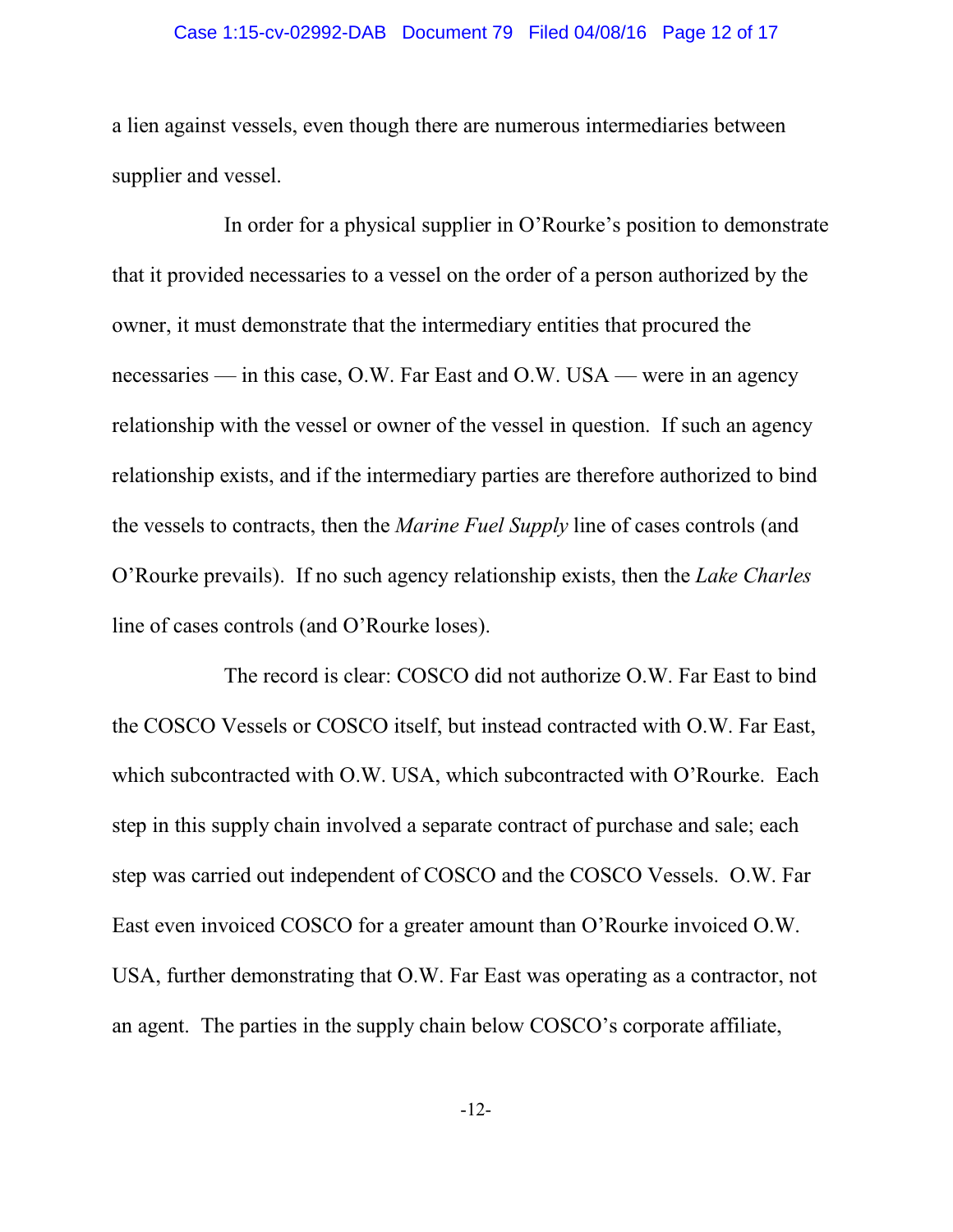#### Case 1:15-cv-02992-DAB Document 79 Filed 04/08/16 Page 13 of 17

Chimbusco, are not agents of the Vessel Owners. The general contractor/subcontractor line of cases therefore applies.

Under the general contractor/subcontractor line of cases, a subcontractor cannot assert a maritime lien unless it can show that the vessel or vessel owner specifically directed that the subcontractor be selected as a physical supplier of necessaries. The reason for this is simple: Without an agency relationship between the vessel and the general contractor, and without actual or apparent authority on the part of the general contractor to bind the vessel to a specific subcontractor, the subcontractor cannot show that it provided necessaries on the order of the owner or its agent.

No facts, disputed or undisputed, suggest COSCO was in any way involved in the selection of O'Rourke as physical supplier. COSCO did not direct — indeed, had no involvement whatsoever in selecting — O'Rourke to be its physical supplier of bunkers. It simply contracted with O.W. Far East for provision of the bunkers, and O.W. Far East independently subcontracted through the remaining steps of the supply chain. Indeed, the sales order confirmations exchanged between COSCO and O.W. Far East named another supplier entirely — NuStar. O'Rourke has failed to demonstrate that it provided necessaries to the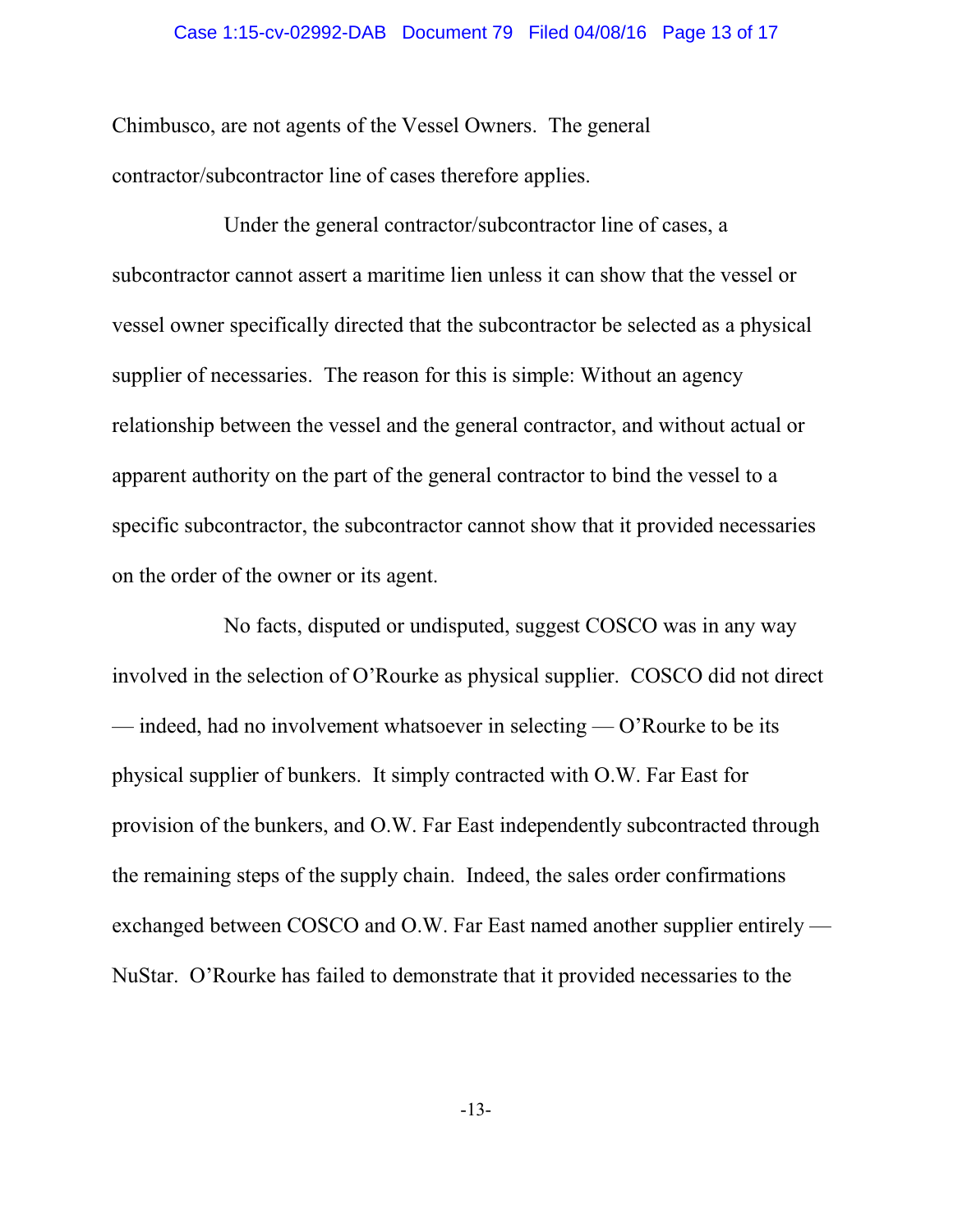COSCO Vessels "on the order of the owner or a person authorized by the owner."<sup>47</sup> As a result, it has no lien against the COSCO Vessels for the value of the fuel provided.

O'Rourke argues that, notwithstanding the nature of the relationship between O'Rourke and COSCO, the fact that the COSCO Vessels' chief engineers signed receipts for the bunkers is sufficient to create a maritime lien. The text of the receipts includes language purporting to create a lien against the vessels until such time as O'Rourke is paid in full for the bunkers it supplies. However, maritime liens are not creatures of contract — they are creatures of law, and solely of law. The mere signature of a receipt alleging the existence of a lien cannot create such a lien if the statutory requirements for the lien are not met.<sup>48</sup>

For the foregoing reasons, O'Rourke's motion for summary judgment must be denied. While O'Rourke is understandably eager to be paid for the fuel it provided, it has no claim against the COSCO Vessels.

## **2. ING's Right to a Lien**

Having determined that O'Rourke does not possess a maritime lien for

<sup>47</sup> 46 U.S.C. § 31342.

<sup>48</sup> *See Valero Mktg. and Supply Co. v. M/V ALMI SUN, IMO No. 9579535*, Civil Action No. 14-2712, 2015 WL 9459971, at \*12 (E.D. La. Dec. 2, 2015).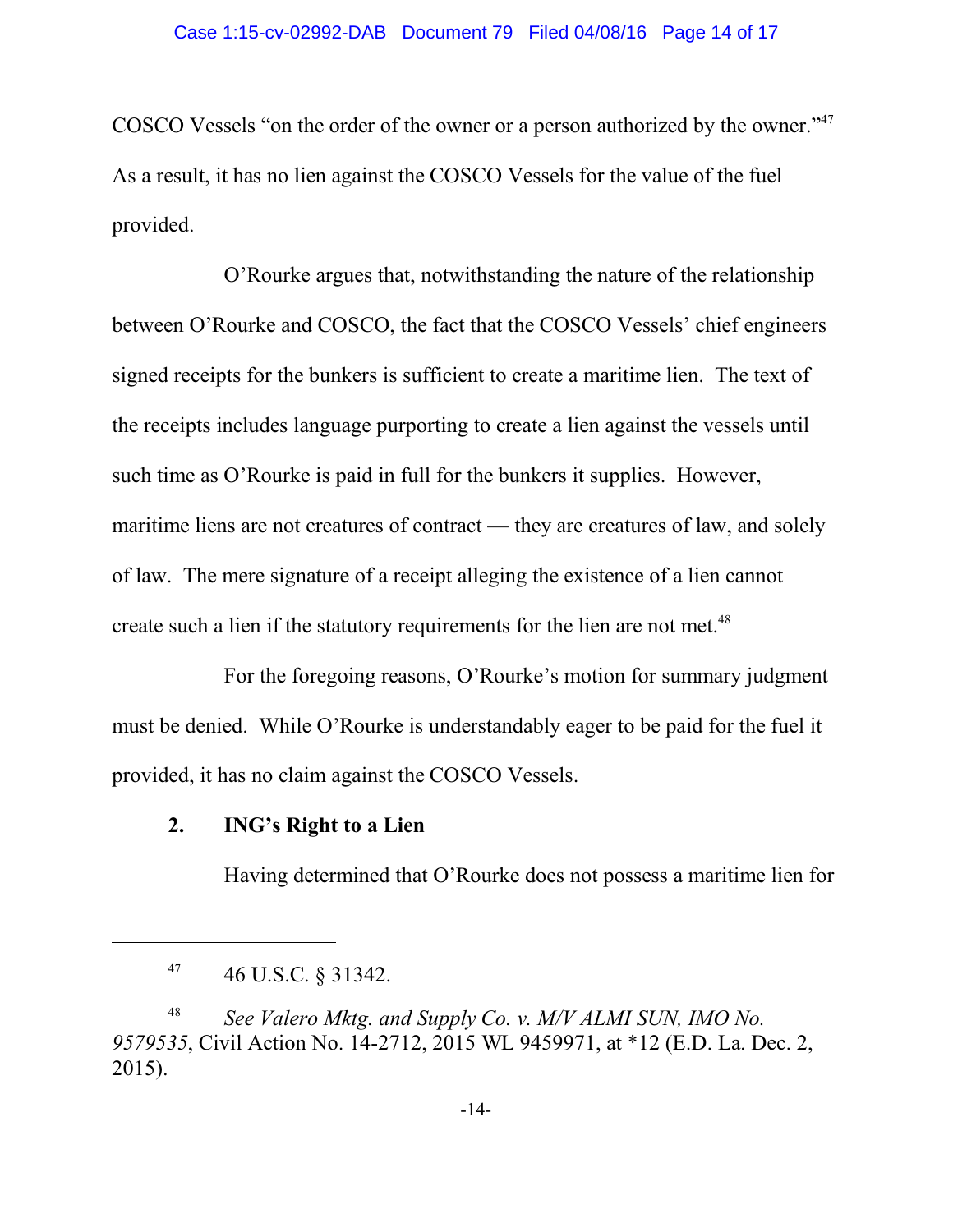the bunkers it supplied to the COSCO Vessels, I now turn to ING. ING claims that the undisputed facts before the Court demonstrate that O.W. Far East, as the general contractor that contracted with the COSCO Vessels for the provision of bunkers, possesses a maritime lien for the value of those bunkers — and that ING, as O.W. Far East's assignee of interest, therefore holds the lien. I agree.

As noted earlier, only O.W. Far East took the order for bunkers from the COSCO Vessels. Only O.W. Far East, therefore, contracted to supply necessaries to a vessel with an entity authorized to bind the vessel (Chimbusco). The fact that O.W. Far East did not itself deliver the fuel bunkers is immaterial; the party contractually obligated to supply fuel to a vessel is entitled to a maritime lien, despite the fact that it caused another supplier to actually deliver the ordered fuel to the vessel. 49

#### **V. CONCLUSION**

For the foregoing reasons, plaintiff's motion is DENIED. It is my conclusion that only ING possesses a maritime lien for the value of the fuel

<sup>49</sup> *See Exxon Corp. v. Central Gulf Lines, Inc.*, 780 F. Supp. 191 (S.D.N.Y. 1991). *See Also Lake Charles Stevedores*, 199 F.3d at 230 ("Under general contractor cases, the actual deliverer of necessaries often is not entitled to a lien."); *Galehead, Inc. v. M/V Anglia*, 183 F.3d 1242, 1245 (11th Cir. 1999) (holding that contract supplier was entitled to lien where "bunkers were supplies pursuant to an agreement . . . irrespective of how, or by whom, the delivery was carried out").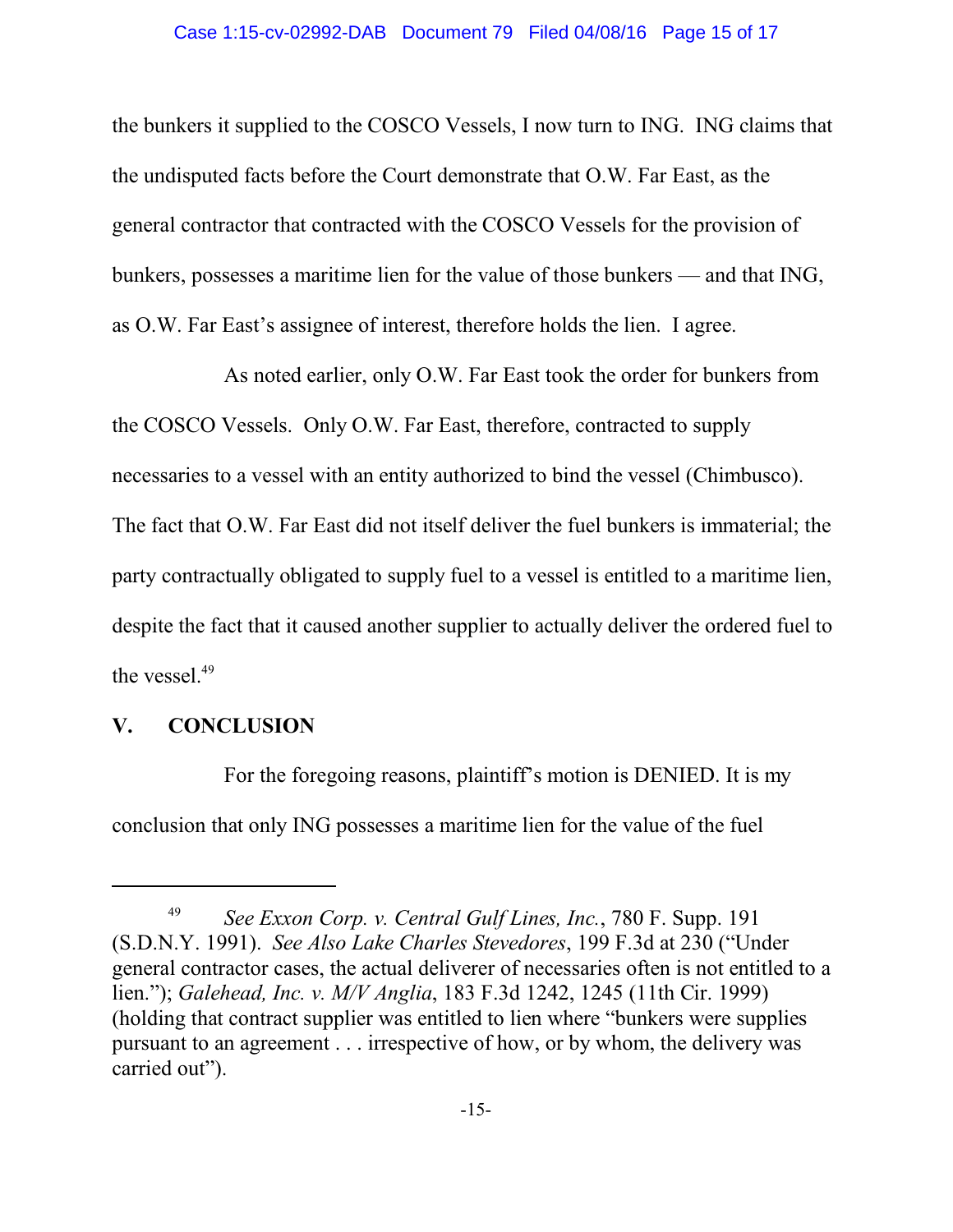bunkers supplied by O'Rourke. The Clerk of the Court is ordered to close this motion (Dkt. No.  $\frac{34}{24}$ ).

**SO ORDERED:** 

eindlin

U.S.D.J.

Dated:

New York, New York April 8, 2016